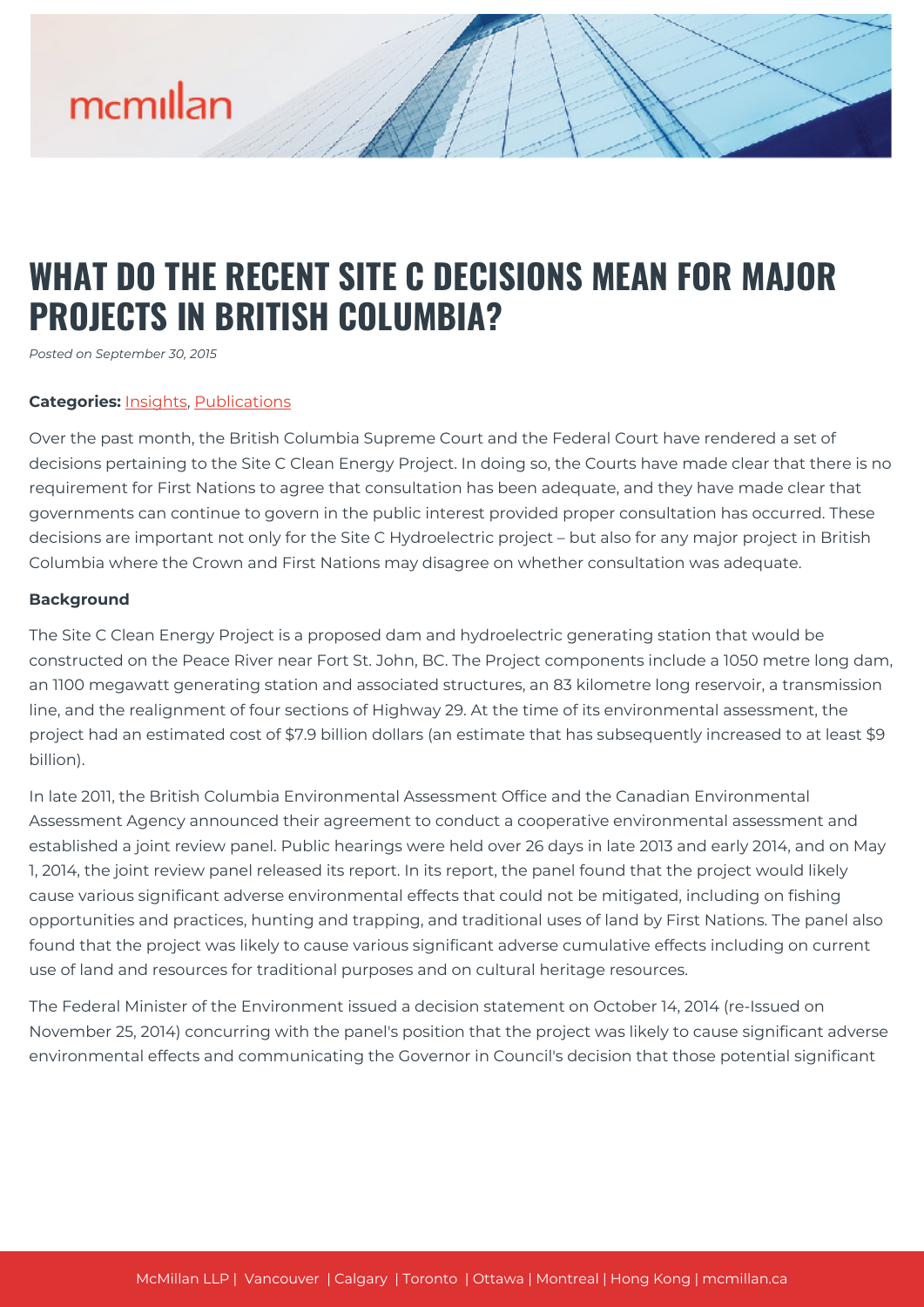

adverse environmental effects were "justified in the circumstances".

Simultaneously, on October 14, 2014 the BC Minister of the Environment issued a provincial environmental assessment certificate for the project, deciding that, after considering the panel's report, the benefits of the Site C project outweighed the risks of significant adverse environmental, social and heritage effects.

The environmental assessment outcome and subsequent permitting have prompted an array of litigation. Several judicial reviews have been commenced before the British Columbia Supreme and Federal Courts by the Treaty 8 First Nations Prophet River and West Moberly (the Doig River First Nation is also a party to the Federal Court proceeding, and the McLeod Lake Indian Band was initially a party to two of these proceedings but subsequently withdrew). A further two judicial review applications were commenced by the Peace Valley Landowners Association, one before each of the courts mentioned above, and two judicial review applications were commenced in Federal Court by the Alberta First Nations Mikisew Cree First Nation and Athabasca Chipewyan First Nation. The Peace Valley Landowners Association's proceedings were both dismissed (though they have appealed the dismissal of the British Columbia Supreme Court proceeding) and the Alberta First Nations withdrew their judicial review applications before the Federal Court.

### **Recent Court Decisions**

In decisions issued August 28 and September 18, 2015, the Federal and British Columbia Supreme Courts, respectively, dismissed judicial review applications pursued by the Prophet River First Nation and West Moberly First Nation (the "Applicant First Nations") in relation to the environmental assessment of the Project (a further judicial review challenging post-EA permits has been filed before the British Columbia Supreme Court but is yet to be heard in full as of writing). The Applicant First Nations had expressed strong opposition to the Project, and central to both proceedings was the issue of whether the duty to consult and accommodate had been met.

In the Federal Court proceeding, the Court recognized that there was no underlying requirement that First Nations and the Proponent reach agreement. The Honourable Justice Manson cited heavily from the recent decision in *Ktunaxa Nation v. British Columbia (Forests, Lands and Natural Resource Operations)*, 2015 BCCA 352, where the Court, itself citing Haida, noted that "*The focus is not on the outcome, but on the process of consultation and accommodation" and that "Fundamentally, the Crown is not under a duty to reach an agreement; the commitment is to a meaningful process of consultation in good faith*".

To determine the depth and sufficiency of consultation, Justice Manson considered the record before him. He noted that over a seven year process of consultation, BC Hydro had met with the interested Treaty 8 First Nations 177 times and provided nearly \$6 million in capacity funding, which was in addition to funding provided by the provincial and federal governments. BC Hydro had consulted with them prior to preparing the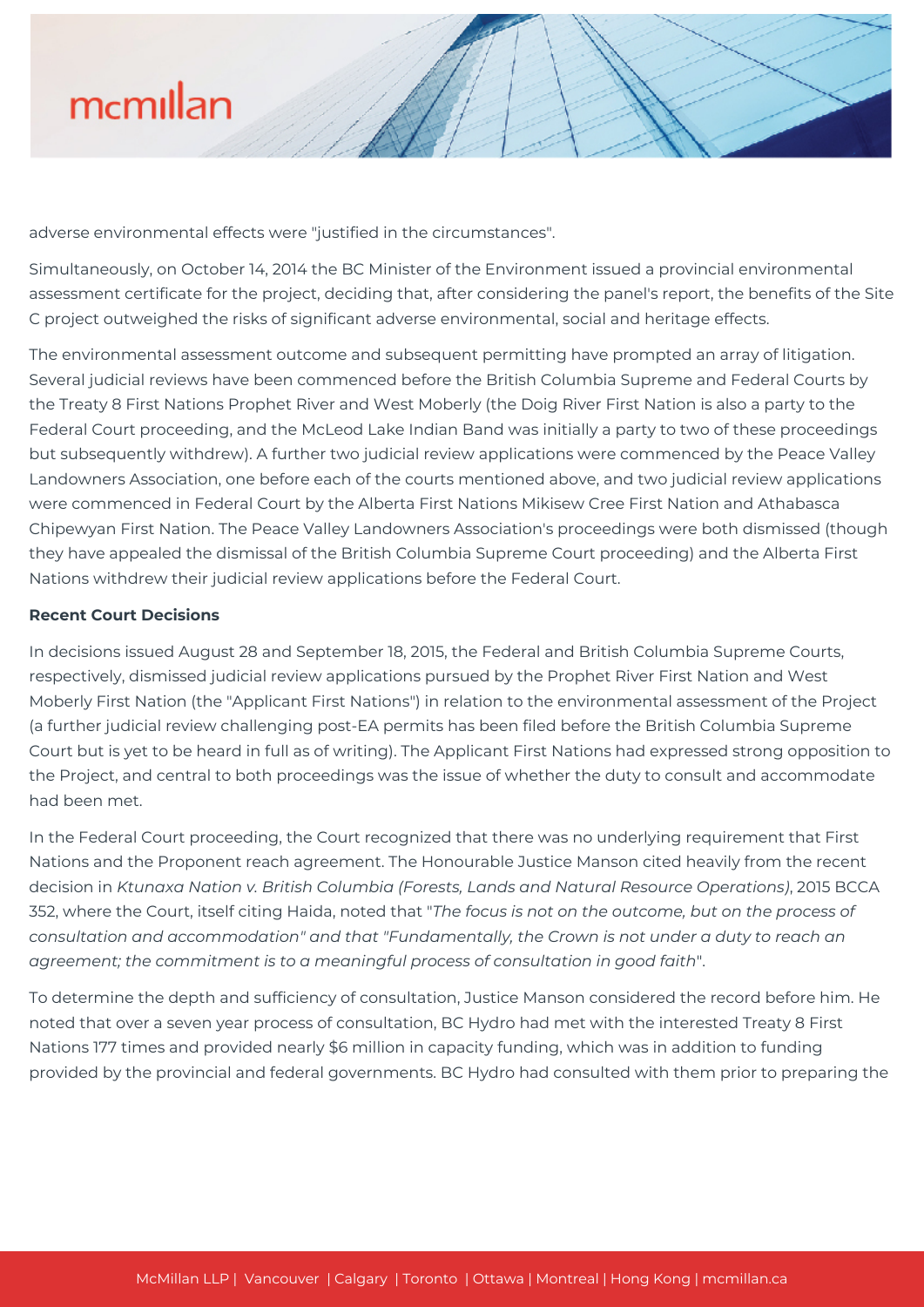## mcmillan

first draft of the Environmental Impact Guidelines, prior to designing and implementing field studies, prior to finalizing the design of the project, prior to preparing the EIS, and prior to the Province's decision as to whether to proceed with the project. Further, the Minister and Cabinet had reached their decisions after extensive input from the public, government agencies and Aboriginal groups, including the applicant Treaty 8 First Nations.

Justice Mason noted that consultation with the Applicant First Nations had been a lengthy process, conducted in good faith, and was extensive both qualitatively and quantitatively. He also noted that it was apparent from the record that while the Crown engaged with the Applicant First Nations to address mitigation measures to be taken after the joint review panel released its report, the Applicant First Nations had refused to engage in that dialogue after deciding that the only viable solution for them was for the Project not to proceed. After noting that a commitment to the consultation process does not require a duty to agree, Justice Mason explained that what was required was "good faith efforts to understand the concerns of the Applicants", and proceeded to hold that the Respondents had made such efforts.

In the British Columbia Supreme Court Proceeding, the Honourable Justice Sewell similarly canvassed the fairly extensive consultation history, and noted that among the 77 conditions included on the environmental assessment certified issued by the Ministers were a number of accommodation measures intended to avoid or reduce potentially significant adverse impacts on Aboriginal rights and further noted that BC Hydro had made a number of modifications to the Project during the environmental assessment for the same purpose. Justice Sewell also discussed the financial payments and contributions offered by BC Hydro and the Province to the Applicant First Nations (though not accepted by them), which involved lump sum and installment payments likely totaling in the tens of millions of dollars.

As Justice Mason had, Justice Sewell cited prior jurisprudence for the position that the consultation process does not require acceptance of a First Nation's position and that it is not necessary to reach agreement with them. Meaningful consultation requires a respectful consideration of the position put forward by a First Nation. In this case, Justice Sewell was satisfied that the government had made reasonable efforts and acted in good faith with respect to consultation with the Applicant First Nations, and noted that following with respect to the outcome of those consultation efforts:

> [159] In the end the parties were unable to reconcile their differences over the Project. However, I conclude that they failed to achieve reconciliation because of an honest but fundamental disagreement over whether the Project should be permitted to proceed at all. I am satisfied that the government made a good faith effort to understand the petitioners' position on this issue and made reasonable efforts to understand and address the petitioners' concerns.

[160] The object of consultation and accommodation is reconciliation between governments and